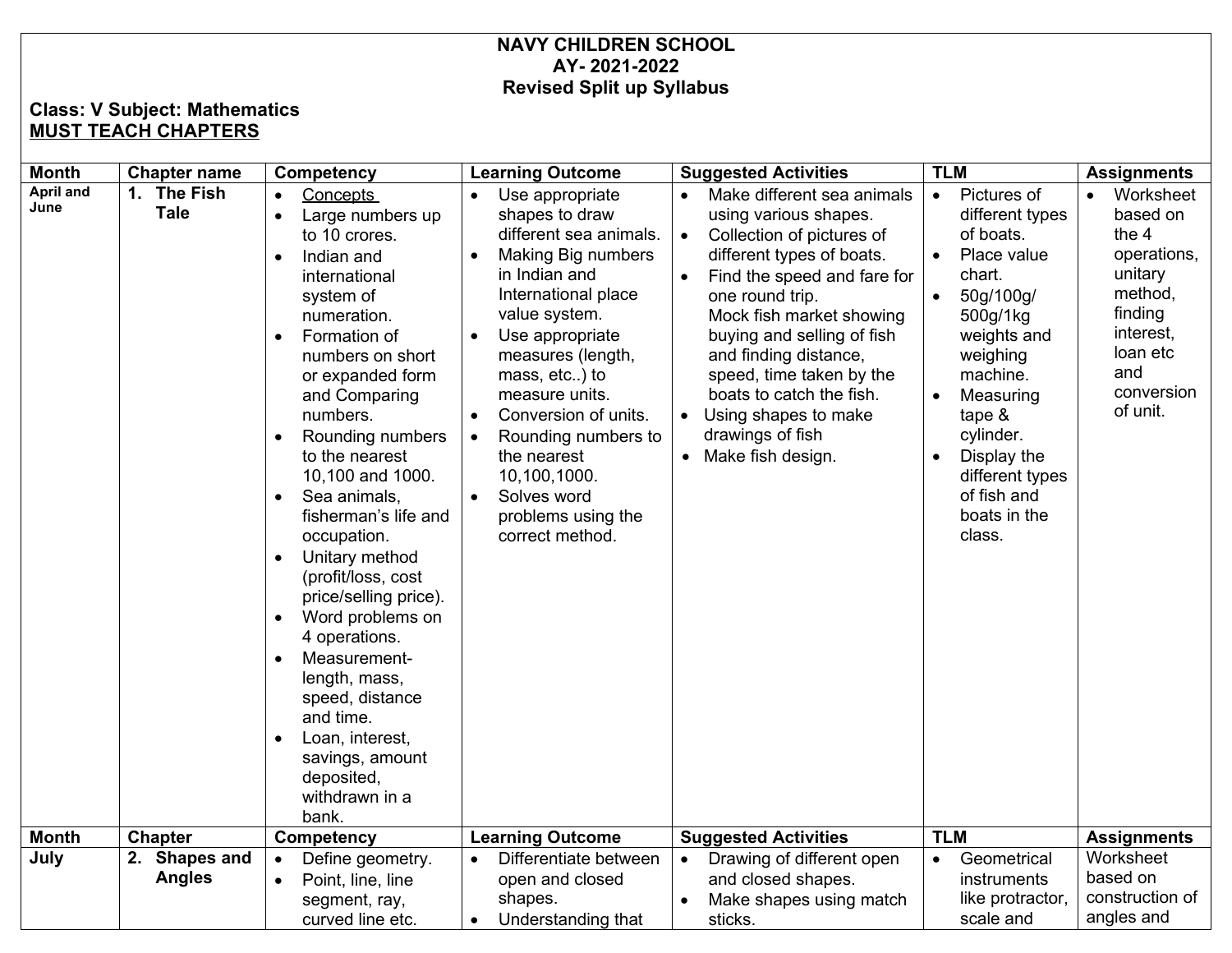|               |                               | Open and closed<br>$\bullet$<br>curves made by<br>line segments.<br>Plane figures.<br>$\bullet$<br>Polygons.<br>Finding angles<br>through activity,<br>yoga, body<br>postures.<br>Less than right<br>$\bullet$<br>angle (acute<br>angle), right angle,<br>more than right<br>angle(obtuse<br>angle).<br>Finding angles in<br>clock and things in<br>the surroundings<br>using degrees.<br>Constructing<br>$\bullet$<br>angles by using<br>protractor in the<br>geometry box.<br>Complementary and<br>supplementary angles. | polygon with same<br>sides have different<br>shapes because of<br>different angles.<br>Look for the different<br>$\bullet$<br>angles in and around<br>classroom or home.<br>Formation of angles<br>$\bullet$<br>by using different<br>objects and gestures<br>of body.<br>Constructing angles<br>$\bullet$<br>using protractor.                                                                                                                                                                          | Drawing and comparing<br>$\bullet$<br>different angles using line<br>segment and rays.<br>Make an angle tester using<br>card board and drawing<br>pin.<br>On the square paper fold<br>and show the right angle,<br>less than right angle and<br>more than a right angle.<br>Write three names using<br>straight lines and count the<br>angles<br>Make shapes using match<br>sticks and rubber tubes,<br>then show the change in<br>angles.<br>Angles made by clock and<br>$\bullet$<br>in names.<br>Making a paper degree<br>clock.<br>Angles in a paper aeroplane.             | divider.<br>Visuals of<br>Yoga<br>postures.<br>Coloured<br>$\bullet$<br>paper.<br>Clock and sticks.                                                                     | measuring<br>angles using<br>protractor.                                                                                                                                   |
|---------------|-------------------------------|----------------------------------------------------------------------------------------------------------------------------------------------------------------------------------------------------------------------------------------------------------------------------------------------------------------------------------------------------------------------------------------------------------------------------------------------------------------------------------------------------------------------------|----------------------------------------------------------------------------------------------------------------------------------------------------------------------------------------------------------------------------------------------------------------------------------------------------------------------------------------------------------------------------------------------------------------------------------------------------------------------------------------------------------|---------------------------------------------------------------------------------------------------------------------------------------------------------------------------------------------------------------------------------------------------------------------------------------------------------------------------------------------------------------------------------------------------------------------------------------------------------------------------------------------------------------------------------------------------------------------------------|-------------------------------------------------------------------------------------------------------------------------------------------------------------------------|----------------------------------------------------------------------------------------------------------------------------------------------------------------------------|
| <b>August</b> | 4. Parts and<br><b>Wholes</b> | <b>Mental ability</b><br>$\bullet$<br>Define fraction.<br>$\bullet$<br>Shade and name<br>$\bullet$<br>the given fraction.<br>Equivalent fraction.<br>$\bullet$<br>Like and unlike<br>$\bullet$<br>fraction. Proper,<br>improper or mixed<br>fraction.<br>Addition,<br>٠<br>subtraction of like<br>fraction.<br>Addition and<br>$\bullet$<br>subtraction of<br>unlike fraction<br>through equivalent<br>fraction method.<br>Multiplication of<br>$\bullet$<br>fractional numbers.                                           | Understanding<br>$\bullet$<br>equivalent fractions<br>by drawing different<br>flags and by cutting<br>halva.<br>Explain like / unlike<br>$\bullet$<br>fractions, unit<br>fractions, proper /<br>improper fractions or<br>mixed fractions.<br>Converting improper<br>$\bullet$<br>fractions into mixed<br>numbers and vice<br>versa.<br>Illustrate through<br>$\bullet$<br>examples fractions in<br>our daily life.<br>Use correct method<br>$\bullet$<br>to solve 4 operations<br>of fractional numbers. | Draw our national flag and<br>$\bullet$<br>write fraction for the<br>different colours.<br>Draw different flags and<br>write fraction for the<br>different colours.<br>Make a fraction wheel<br>$\bullet$<br>showing different parts<br>with different colours.<br>Generation of fractions<br>equivalent to a given<br>fractions<br>Make a magic top.<br>$\circ$<br>Colour square grid /<br>$\circ$<br>make design and write<br>fraction.<br>Divide the given shapes<br>$\circ$<br>in equal parts.<br>Colouring circle game.<br>$\circ$<br>Make a time table of your<br>$\circ$ | Cutouts of<br>$\bullet$<br>different<br>shapes.<br>Coloured<br>$\bullet$<br>paper.<br><b>Fraction kit</b><br>$\bullet$<br>(math lab).<br>Squared<br>$\bullet$<br>paper. | Worksheet<br>$\bullet$<br>s based on<br>finding<br>equivalent<br>fractions<br>and<br>conversion<br>of improper<br>fractions<br>into mixed<br>numbers<br>and vice<br>versa. |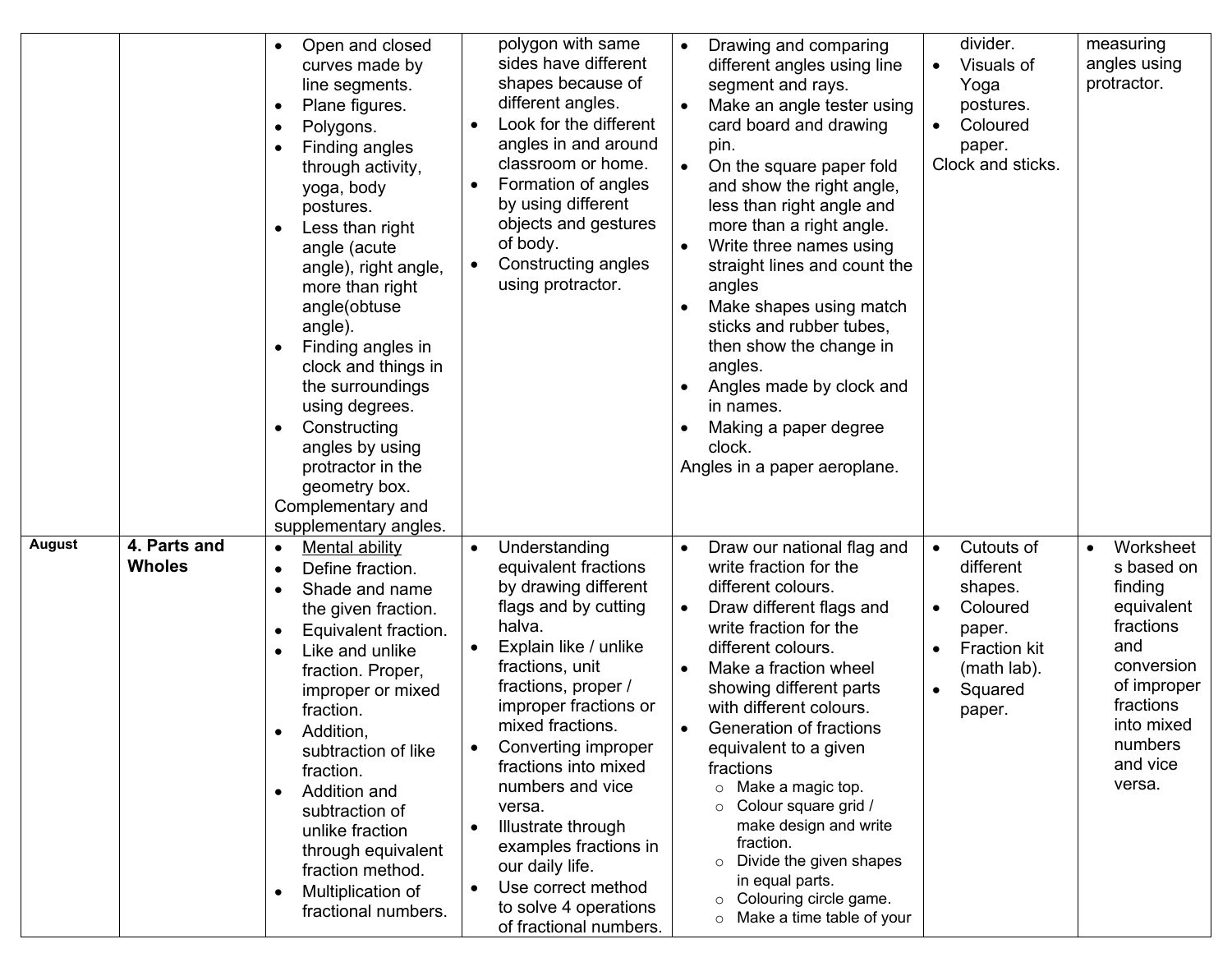|                           |                                                                | Division of<br>$\bullet$<br>fractional numbers.<br>Reciprocal.<br>4 operations on<br>number line.<br><b>Word Problems</b><br>involving fractions<br>in daily life<br>activities.                                                                                                                                                                                                                                                                                                                                                                                                                                                 |                                                                                                                                                                                                                                                                                                                                                                                                                                                                                                                                                                                                                                                                                                                                        | daily routine and write<br>fraction of each routine.<br>Paper folding activity to<br>$\circ$<br>show equivalent<br>fractions.<br>Conversion of improper<br>٠<br>fractions into mixed<br>numbers using<br>Games and puzzles<br>$\circ$<br>Quiz<br>Preparing vegetable or<br>$\circ$<br>grocery bills                                                                                                                                                                                                                                                                                                                                                                                                                                                                                                                                                                                                   |                                                                                                                                                                     |                                                                                                                                                                                                                                                                                             |
|---------------------------|----------------------------------------------------------------|----------------------------------------------------------------------------------------------------------------------------------------------------------------------------------------------------------------------------------------------------------------------------------------------------------------------------------------------------------------------------------------------------------------------------------------------------------------------------------------------------------------------------------------------------------------------------------------------------------------------------------|----------------------------------------------------------------------------------------------------------------------------------------------------------------------------------------------------------------------------------------------------------------------------------------------------------------------------------------------------------------------------------------------------------------------------------------------------------------------------------------------------------------------------------------------------------------------------------------------------------------------------------------------------------------------------------------------------------------------------------------|-------------------------------------------------------------------------------------------------------------------------------------------------------------------------------------------------------------------------------------------------------------------------------------------------------------------------------------------------------------------------------------------------------------------------------------------------------------------------------------------------------------------------------------------------------------------------------------------------------------------------------------------------------------------------------------------------------------------------------------------------------------------------------------------------------------------------------------------------------------------------------------------------------|---------------------------------------------------------------------------------------------------------------------------------------------------------------------|---------------------------------------------------------------------------------------------------------------------------------------------------------------------------------------------------------------------------------------------------------------------------------------------|
| <b>Month</b><br>September | <b>Chapter</b><br>6. Be my<br>multiple, I'll be<br>your factor | <b>Competency</b><br>Concepts.<br>$\bullet$<br>Define multiples.<br>Listing the<br>$\bullet$<br>multiples. Find<br>common multiples.<br>Define factors.<br>$\bullet$<br>Listing the factors.<br>Find common<br>factors.<br><b>Tests of Divisibility</b><br>(2 to 12).<br>Prime and<br>composite<br>numbers.<br>Prime factorization:<br>factor tree method,<br>short division<br>method.<br>$Lcm1$ . listing<br>multiples, 2 prime<br>factorization, 3.com<br>mon division<br>method.<br>HCF 1.listing<br>factors, 2 prime<br>factorization, 3.com<br>mon and long<br>division method.<br>Relationship<br>between HCF and<br>LCM. | <b>Learning Outcome</b><br>Understanding the<br>$\bullet$<br>concept of multiples<br>by playing games.<br>Write multiples of<br>given numbers and<br>also find common<br>multiple and LCM.<br>Find LCM by prime<br>$\bullet$<br>factorization method.<br>Arranging the group<br>$\bullet$<br>of different things<br>with a fixed number<br>in different ways to<br>understand the<br>concept of factor.<br>List the factors of<br>$\bullet$<br>given numbers and<br>also find common<br>factors and HCF.<br>Find HCF by prime<br>$\bullet$<br>factorization method.<br>Learn to make factor<br>tree of a given<br>number by prime<br>factorization method.<br>Solve word problems<br>$\bullet$<br>relates to daily life<br>situations. | <b>Suggested Activities</b><br>Use 10x10 grid to colour<br>$\bullet$<br>odd and even numbers in<br>different colours, to find the<br>odd and even multiples.<br>Play meow and dice game<br>to give the concept of<br>multiple.<br>On a 1 to 100 grid colour<br>multiples of 2, 3, 5, 7 in<br>different colours except 2,<br>3, 5, 7 to find prime and<br>composite numbers.<br>Find LCM using 1 to 100<br>grids by colouring the<br>multiples of given numbers<br>and find the common<br>multiples and Least<br>Common Multiple (LCM).<br>Complete the multiplication<br>chart and find common<br>factors and Highest<br>common factor (HCF).<br>Tamarind seeds(puzzle)<br>$\bullet$<br>Arranging bangles in<br>different groups for the<br>same number.<br>Finding HCF and LCM<br>Musing Cuisenaire strips.<br>Tiling problems.<br>$\bullet$<br>Making different rectangles<br>using tamarind seeds. | <b>TLM</b><br>$10x10$ grid<br>$\bullet$<br>Bangles, dice,<br>beads, colour<br>pencils,<br>tamarind<br>seeds etc<br>Cuisenaire<br>$\bullet$<br>strips (math<br>lab). | <b>Assignments</b><br>Worksheet<br>$\bullet$<br>s based on<br>finding<br>multiples<br>and factors<br>of a<br>number,<br>LCM, HCF<br>and prime<br>factorizatio<br>n using<br>factor tree<br>method,<br>short<br>division<br>method,<br>common<br>division<br>and long<br>division<br>method. |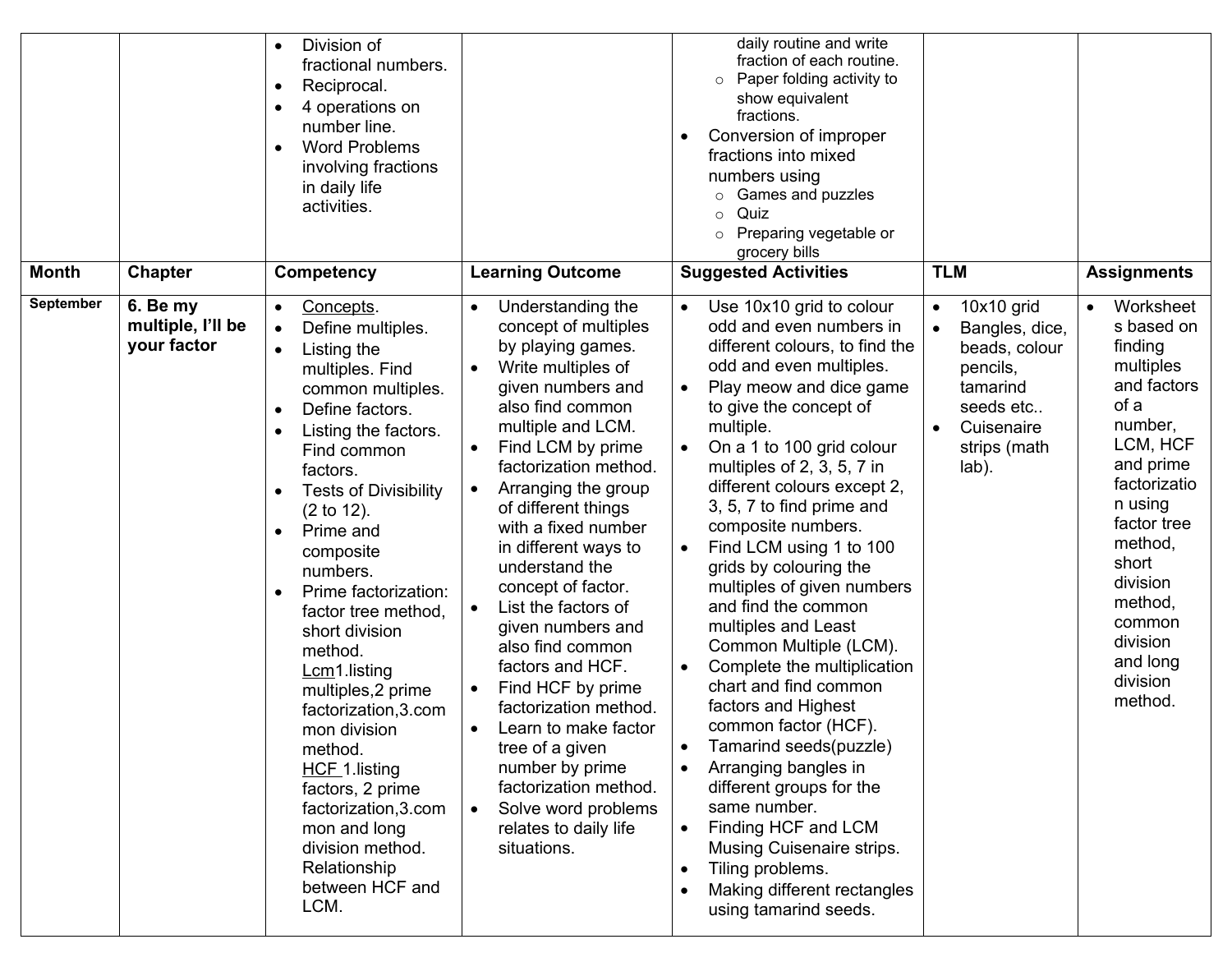| <b>Month</b>                   | <b>Chapter</b>                                        | <b>Competency</b>                                                                                                                                                                                                                                                                                                                                                                                                                                                                                                                                                                                                                                      | <b>Learning Outcome</b>                                                                                                                                                                                                                                                                                                                                                                                                                                                                                                                                  | <b>Suggested Activities</b>                                                                                                                                                                                                                                                                                                                                                                                                                                                                                                                                                         | <b>TLM</b>                                                                                                                                                                  | <b>Assignments</b>                                                                                              |
|--------------------------------|-------------------------------------------------------|--------------------------------------------------------------------------------------------------------------------------------------------------------------------------------------------------------------------------------------------------------------------------------------------------------------------------------------------------------------------------------------------------------------------------------------------------------------------------------------------------------------------------------------------------------------------------------------------------------------------------------------------------------|----------------------------------------------------------------------------------------------------------------------------------------------------------------------------------------------------------------------------------------------------------------------------------------------------------------------------------------------------------------------------------------------------------------------------------------------------------------------------------------------------------------------------------------------------------|-------------------------------------------------------------------------------------------------------------------------------------------------------------------------------------------------------------------------------------------------------------------------------------------------------------------------------------------------------------------------------------------------------------------------------------------------------------------------------------------------------------------------------------------------------------------------------------|-----------------------------------------------------------------------------------------------------------------------------------------------------------------------------|-----------------------------------------------------------------------------------------------------------------|
| <b>October</b><br><b>Month</b> | 10. Tenths and<br><b>Hundredths</b><br><b>Chapter</b> | Concepts.<br>Decimal place<br>$\bullet$<br>value chart.<br>Relationship<br>$\bullet$<br>between decimals<br>and fractions.<br>Conversion of<br>$\bullet$<br>fraction into<br>decimal number<br>and vice versa.<br>Expanded form and<br>short form of<br>decimal numbers.<br>Comparing decimal<br>numbers.<br>Addition.<br>$\bullet$<br>subtraction of<br>decimals.<br>Multiplication and<br>division of decimal<br>numbers by 10,100<br>and 1000.<br>Multiply and divide<br>the decimal<br>numbers by<br>changing the<br>decimal into<br>fraction and divide<br>by long division.<br>Conversion of cm<br>to mm and vice<br>versa.<br><b>Competency</b> | Learn to measure<br>different objects<br>using scale.<br>Learn to convert mm<br>$\bullet$<br>to cm and vice versa.<br>Measure the height<br>$\bullet$<br>of boys and girls in<br>classroom.<br>Understand the<br>$\bullet$<br>relationship between<br>decimals and<br>fractions.<br>Observe the decimal<br>$\bullet$<br>notation of rupees<br>and paisa and<br>understanding tenths<br>and hundredths place<br>in decimal place<br>value system.<br>Explain in which all<br>$\bullet$<br>the places decimal<br>point is used.<br><b>Learning Outcome</b> | Measure the length of<br>different things in mm and<br>cm like notebook, pencil,<br>eraser, etc<br>Guess the length and<br>width of Indian rupee notes<br>and measure the actual<br>length.<br>Solve the four-operation<br>using decimal kit.<br>Find the value of other<br>country currency in Indian<br>currency.<br>Find the maximum and<br>minimum temperatures of<br>different cities and find<br>differences too.<br>Create a market scene to<br>$\bullet$<br>understand money<br>transaction.<br>Make colourful designs<br>using square grid.<br><b>Suggested Activities</b> | Decimal place<br>$\bullet$<br>value chart.<br>Scale /<br>$\bullet$<br>Measuring<br>tape.<br>Price tags.<br>$\bullet$<br>Decimal<br>$\bullet$<br>kit(math lab)<br><b>TLM</b> | Worksheet<br>based on<br>measurem<br>ent of<br>length in<br>cm and<br>mm.<br>Worksheet<br>based on<br>decimals. |
|                                |                                                       |                                                                                                                                                                                                                                                                                                                                                                                                                                                                                                                                                                                                                                                        |                                                                                                                                                                                                                                                                                                                                                                                                                                                                                                                                                          |                                                                                                                                                                                                                                                                                                                                                                                                                                                                                                                                                                                     |                                                                                                                                                                             | <b>Assignments</b>                                                                                              |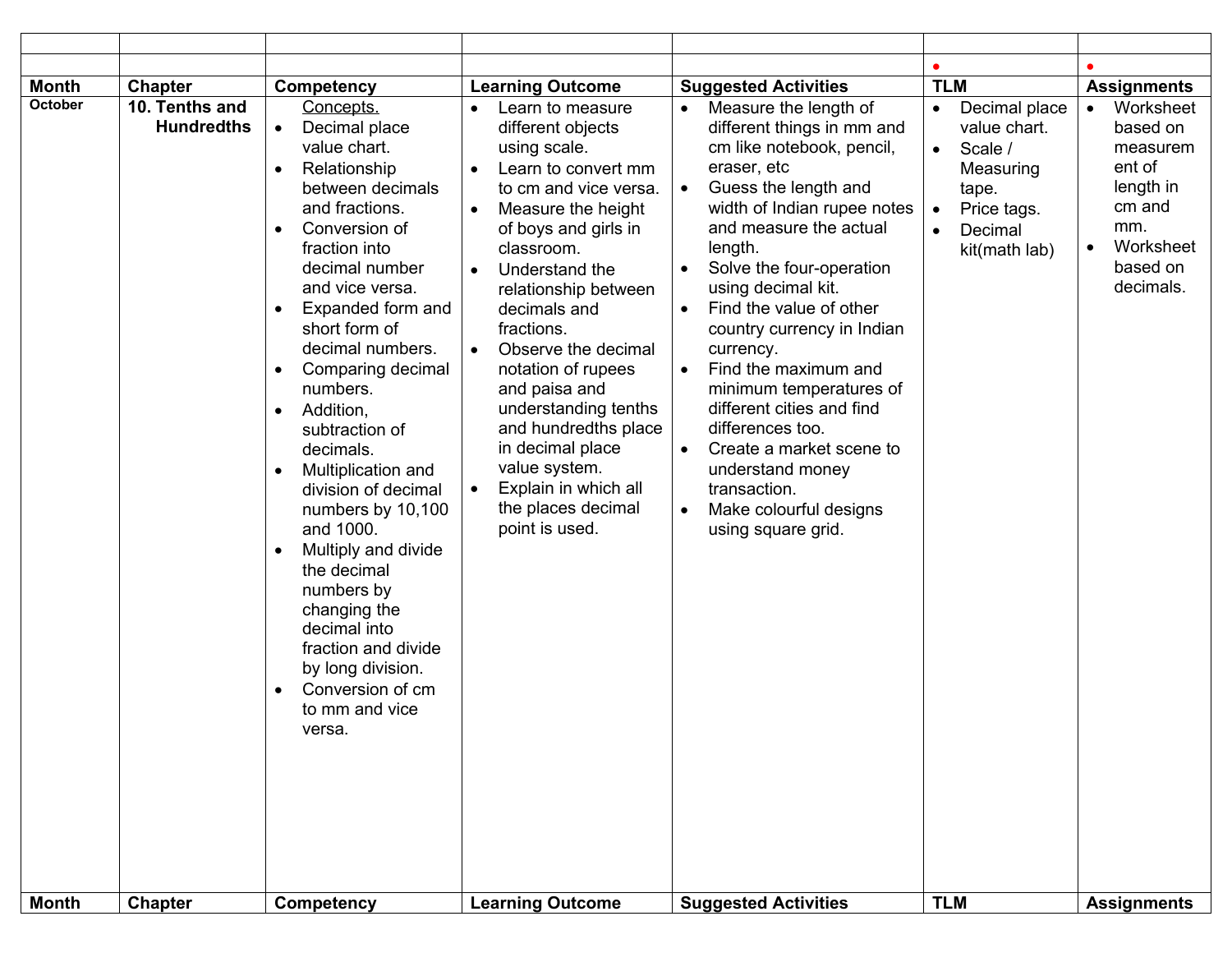| <b>November</b> | 11. Area and its<br><b>Boundary</b> | Mental ability.<br>Finding area and<br>perimeter of given<br>figures using<br>formula.<br>Find the missing<br>$\bullet$<br>side, length and<br>breadth.<br>Word problems.<br>$\bullet$<br>Application through<br>$\bullet$<br>activity.<br>If the side of 1<br>$\bullet$<br>square is 1cm and<br>the sides getting<br>double the side of<br>given square then<br>each side is 2 cm.<br>Now the area is 4<br>times and the<br>perimeter got<br>increased by two<br>times by drawing<br>squares on the<br>note.<br>Finding perimeter<br>and area of<br>irregular shapes. | Finding the area and<br>perimeter of class-<br>room, display board,<br>black board, etc.<br>Find the area and<br>perimeter of a given<br>square and<br>rectangle.<br>Problem solving<br>$\bullet$<br>related to area and<br>perimeter of square<br>and rectangle.<br>Understand that<br>$\bullet$<br>things with the same<br>area can take<br>different forms and<br>with different<br>perimeters through<br>post card activity.<br>Explain with same<br>perimeter can take<br>different forms but<br>the area is different. | Measure the length and<br>$\bullet$<br>breadth of the given things<br>and find their area and<br>perimeter.<br>Paste different cutouts and<br>$\bullet$<br>find their area and<br>perimeter.<br>Make a birthday or<br>greeting cards and find its<br>area and perimeter.<br>Draw two squares (one is<br>double of the other). Find<br>their area and perimeter<br>and compare it too.<br>Make all possible<br>rectangles and squares<br>with the given number of<br>squares.<br>Puzzle – pass through a<br>postcard.<br>Area of the classroom.<br>Longest belt using post<br>card.<br>Thread play.<br>$\bullet$ | Scale /<br>$\bullet$<br>Measuring<br>tape.<br>Cutouts of<br>different<br>shapes.<br>Metretape<br>(math lab). | Worksheet<br>finding<br>on<br>area<br>and<br>perimeter<br>οf<br>given<br>shapes. |
|-----------------|-------------------------------------|------------------------------------------------------------------------------------------------------------------------------------------------------------------------------------------------------------------------------------------------------------------------------------------------------------------------------------------------------------------------------------------------------------------------------------------------------------------------------------------------------------------------------------------------------------------------|------------------------------------------------------------------------------------------------------------------------------------------------------------------------------------------------------------------------------------------------------------------------------------------------------------------------------------------------------------------------------------------------------------------------------------------------------------------------------------------------------------------------------|-----------------------------------------------------------------------------------------------------------------------------------------------------------------------------------------------------------------------------------------------------------------------------------------------------------------------------------------------------------------------------------------------------------------------------------------------------------------------------------------------------------------------------------------------------------------------------------------------------------------|--------------------------------------------------------------------------------------------------------------|----------------------------------------------------------------------------------|
|-----------------|-------------------------------------|------------------------------------------------------------------------------------------------------------------------------------------------------------------------------------------------------------------------------------------------------------------------------------------------------------------------------------------------------------------------------------------------------------------------------------------------------------------------------------------------------------------------------------------------------------------------|------------------------------------------------------------------------------------------------------------------------------------------------------------------------------------------------------------------------------------------------------------------------------------------------------------------------------------------------------------------------------------------------------------------------------------------------------------------------------------------------------------------------------|-----------------------------------------------------------------------------------------------------------------------------------------------------------------------------------------------------------------------------------------------------------------------------------------------------------------------------------------------------------------------------------------------------------------------------------------------------------------------------------------------------------------------------------------------------------------------------------------------------------------|--------------------------------------------------------------------------------------------------------------|----------------------------------------------------------------------------------|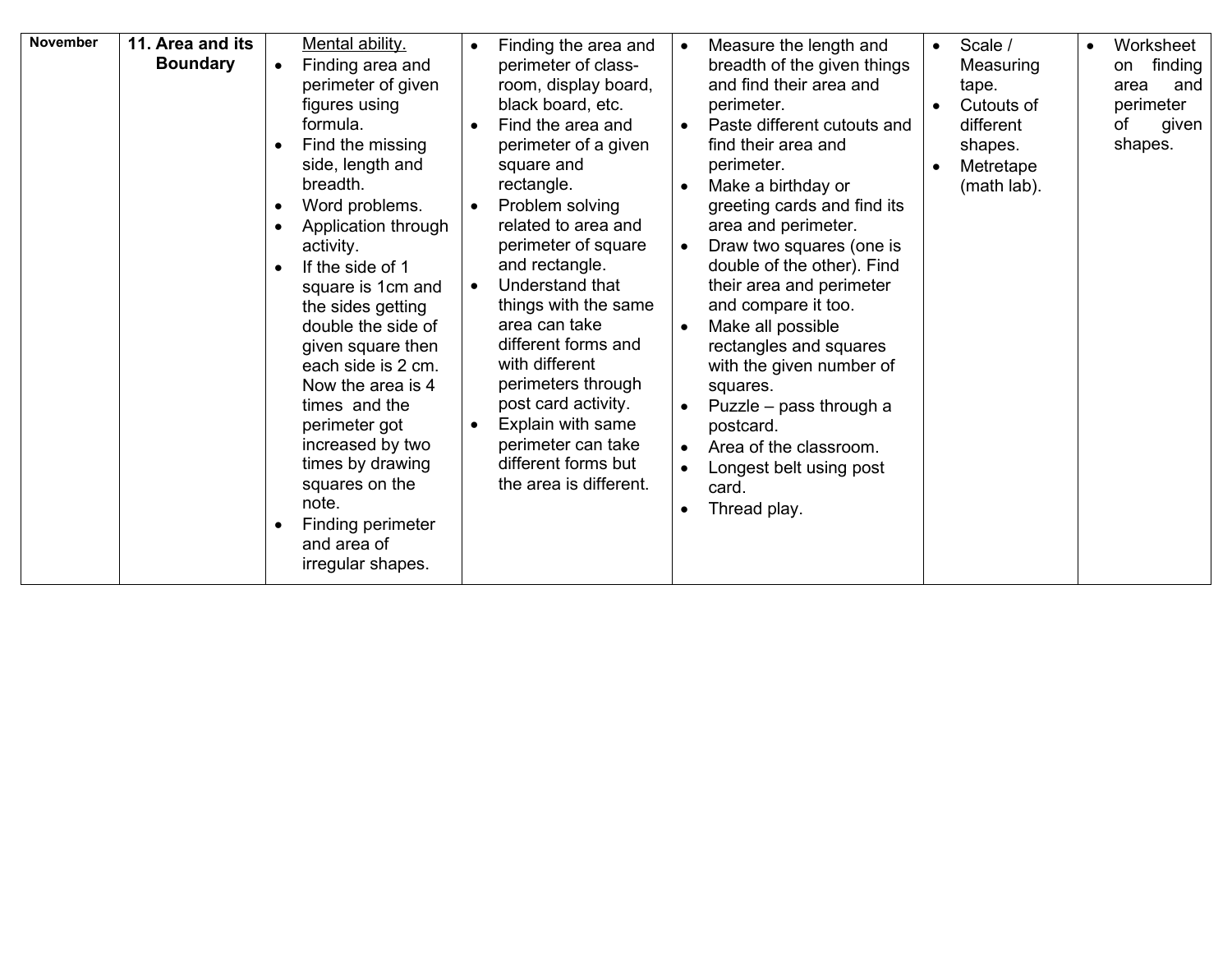| <b>December</b> | 12.Smart<br><b>Charts</b>             | Mental ability.<br>Define data<br>$\bullet$<br>collection.<br>Tally marks.<br>$\bullet$<br>Chapatti chart.<br>$\bullet$<br>Bar graph.<br>$\bullet$<br>Family tree.<br>Growth chart.<br>$\bullet$                                                                 | Understand the<br>$\bullet$<br>recording of data<br>using the method of<br>tally marks.<br>Use appropriate chart<br>$\bullet$<br>types for a particular<br>data.<br>Differentiate<br>$\bullet$<br>between chart types<br>like Bar, pie chart,<br>etc. | Use of tally marks for<br>different numbers.<br>Observe the $\frac{1}{2}$ an hour<br>$\bullet$<br>program and making tally<br>marks for the different ads.<br>Making a table to record<br>temperature of different<br>cities and represent the<br>data as Bar Graph.<br>Make your family tree up to<br>$4th$ generation.<br>Record the growth of any<br>plant / animal and<br>represent it on a graph<br>paper in form of a growth<br>chart. | Data<br>$\bullet$<br>collection.<br>Newspaper to<br>collect<br>economic<br>data survey<br>analysis.<br>Family<br>details.                   | Worksheet<br>$\bullet$<br>s based on<br>handling of<br>different<br>types of<br>charts and<br>answer the<br>questions. |
|-----------------|---------------------------------------|------------------------------------------------------------------------------------------------------------------------------------------------------------------------------------------------------------------------------------------------------------------|-------------------------------------------------------------------------------------------------------------------------------------------------------------------------------------------------------------------------------------------------------|----------------------------------------------------------------------------------------------------------------------------------------------------------------------------------------------------------------------------------------------------------------------------------------------------------------------------------------------------------------------------------------------------------------------------------------------|---------------------------------------------------------------------------------------------------------------------------------------------|------------------------------------------------------------------------------------------------------------------------|
| <b>Month</b>    | <b>Chapter</b>                        | Competency                                                                                                                                                                                                                                                       | <b>Learning Outcome</b>                                                                                                                                                                                                                               | <b>Suggested Activities</b>                                                                                                                                                                                                                                                                                                                                                                                                                  | <b>TLM</b>                                                                                                                                  | <b>Assignments</b>                                                                                                     |
| January         | 13. Ways to<br>multiply and<br>divide | Concepts.<br>Multiplication by<br>$\bullet$<br>splitting and<br>column method.<br>Division by splitting<br>and long division<br>method.<br>Do sums of division<br>and check the<br>result by<br>multiplication.<br>Word problems<br>based on day to<br>day life. | Multiplying numbers<br>in two different ways<br>by splitting method<br>and column method.<br>Problem sums<br>$\bullet$<br>related to daily life.<br>Divide and check the<br>answer by<br>multiplication.                                              | Determine the<br>multiplication and division<br>facts of a number.<br>Fun with multiplication.<br>$\bullet$<br>Give a situation and ask<br>students to frame a<br>question related to concept<br>of division and<br>multiplication.<br>Mock shopping situations<br>created (for mental<br>calculations).<br>Solve multiplication and<br>division sums using base<br>ten set.                                                                 | Objects like<br>erasers,<br>pencils,<br>sharpeners,<br>etc. available<br>in the<br>classroom<br>environment.<br>Base ten set<br>(math lab). | Worksheet<br>based on<br>multiplicati<br>on and<br>division<br>including<br>word<br>problems.                          |